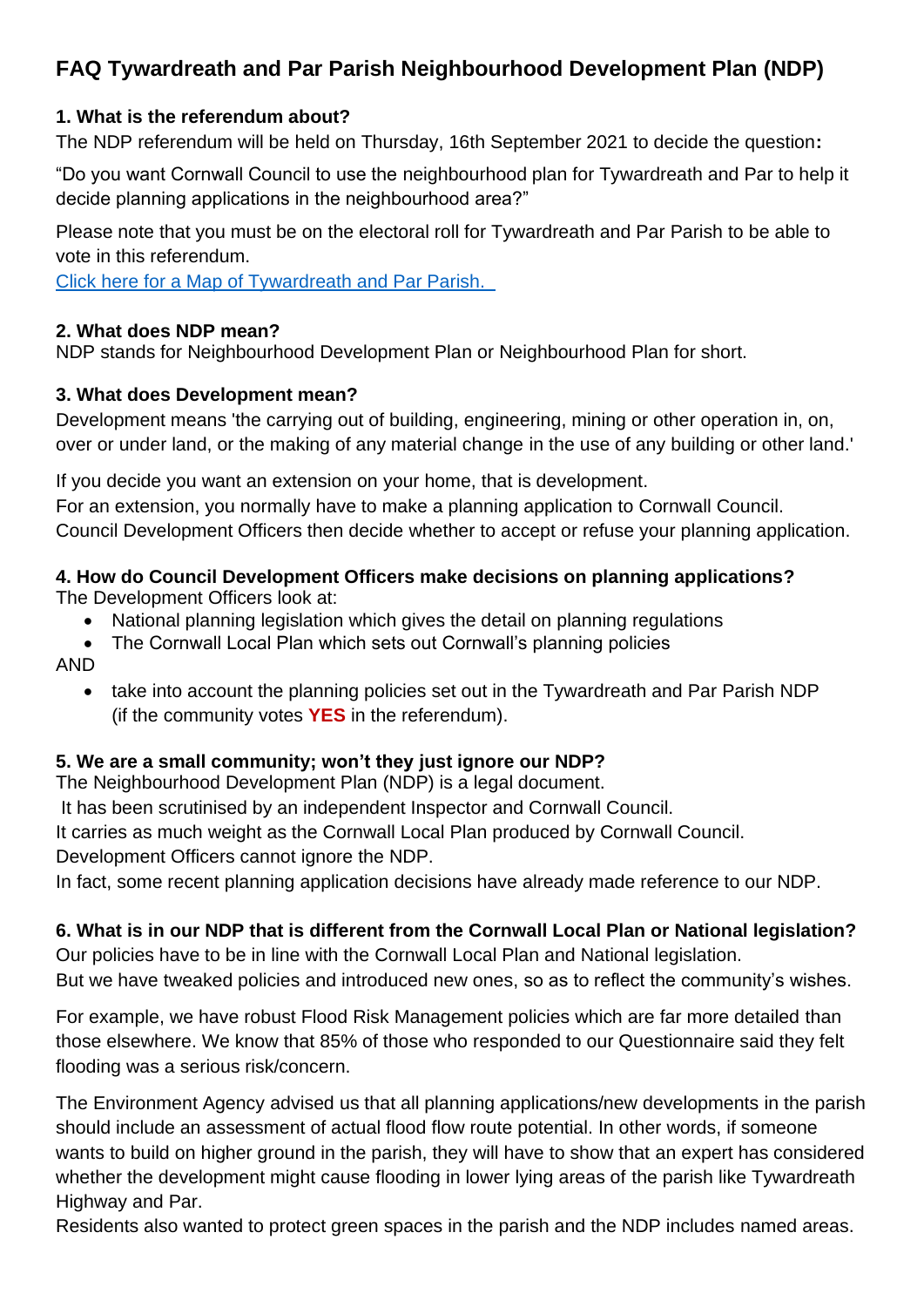# **7. How have you protected green spaces?**

The Steering Group applied for Local Green Space (LGS) designation. LGS designation restricts development i.e. it is unlikely that homes could built but "appropriate development to enhance the community use of the locally designated green space may be permitted". Policy E1 The areas which the Inspector considered to be worthy of LGS designation in the parish include: Tywardreath Churchyard Cemetery Playing Field Tywardreath Cemetery Woodland Avenue Allotments Treesmill Rd. Triangle Poldrea Play Area The fields between Tywardreath, Par and Polmear Community Garden (in Par) Polmear Community Orchard Par Beach Polmear Lake Nature Reserve Par Duck Pond and 'Bunny Field', St Andrew's Rd. Nature Reserve and Par Marsh. Tywardreath Marsh Par Track

#### **8. 'Affordable housing' is not affordable. What about homes to rent too?**

Cornwall Council uses the term Affordable Housing to cover all types of discounted homes to buy and social housing to rent. We have lobbied hard for 1-bed social housing to rent in the parish as this was the clear need when the Housing Survey took place in May 2019 (paragraph 9.158 on p.103 of the NDP Final Version). In paragraph 9.160 we too highlighted the concerns of many as to whether housing is "truly" affordable.

By re-establishing a development boundary, we are keeping land prices lower than they might otherwise be. In the green policy document on p.105, we have set an expectation of 100% affordable housing as the starting point for any discussion which developers might have with Cornwall Council Development Officers. We would have liked to have done more, but this is the most we could achieve to be in line with national policy, and the NDP has to be in line with both national and Cornwall Council policies. This was the best we could do to try and ensure that social housing is high on the agenda should any developers put in proposals.

# **9. Why is there no 2nd Homes Policy?**

Some NDPs like those in Fowey and St Ives have a 2<sup>nd</sup> homes policy which applies to "new-build" properties. The Steering Group asked about including such a policy in our policy but we were advised that such a policy would be rejected. Our understanding is that 15% of all homes in the Tywardreath and Par Parish would have to be second homes and we just couldn't find the evidence that this is the case. The % required is specified at national level. Recently the government has said it is now considering other ways of possibly restricting second homes, Airbnbs and Holiday Lets without the need for another referendum, so things may yet change.

The total "new-build" homes envisaged in the parish is in fact strictly limited for the next 10 years. Moreover, our policies are designed to ensure that, as far as national rules allow, any development will be led by schemes which provide genuinely affordable homes for local people.